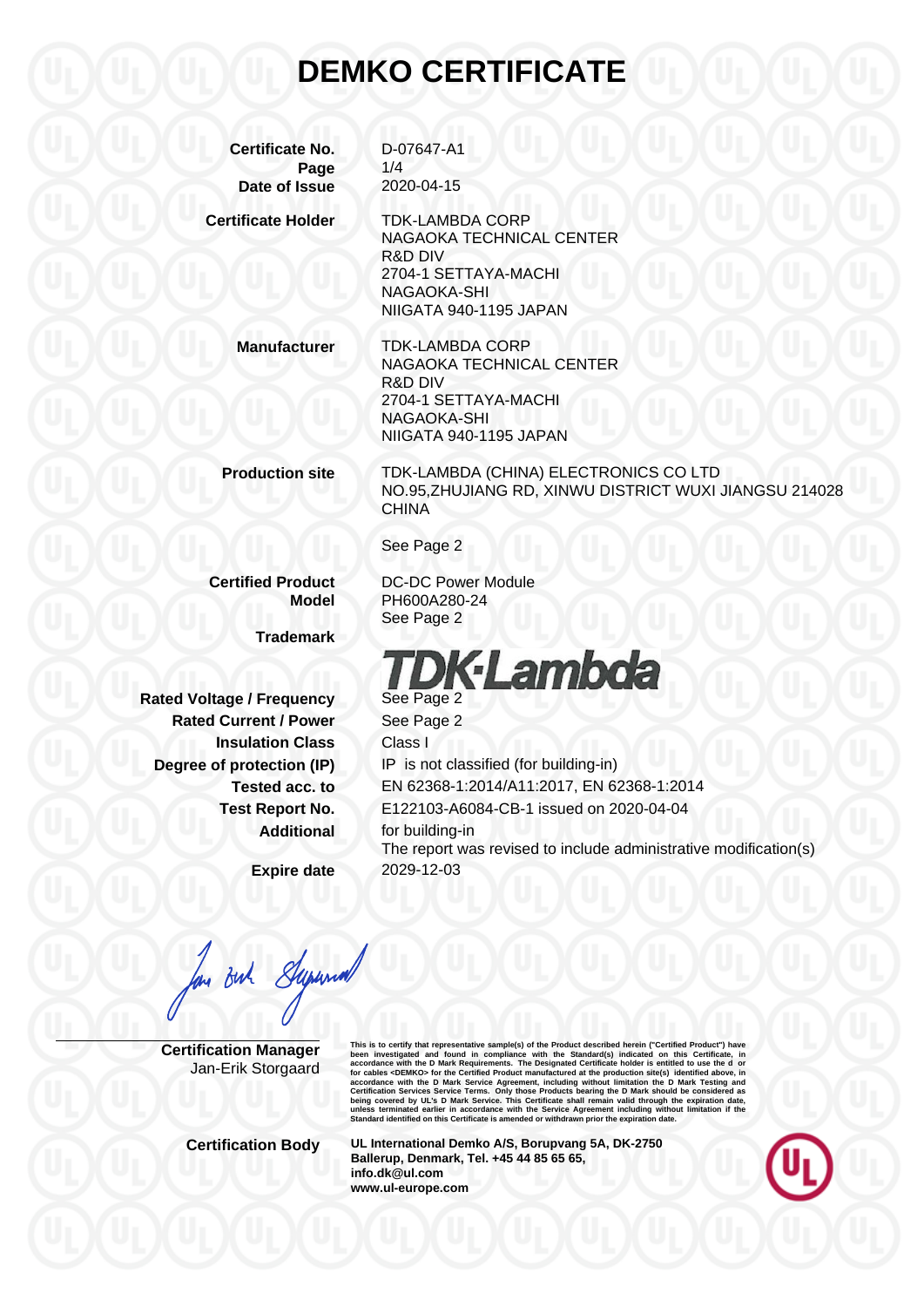#### **Appendix DEMKO CERTIFICATE**

 **Certificate No.** D-07647-A1 **Page 2/4 Date of Issue** 2020-04-15

Model Details:

PH600A280-24 May be followed by optional suffixes denoting minor variations. Refer to test report for detail.

Production Sites: TDK-LAMBDA CORP 2704-1 SETTAYA-MACHI NAGAOKA-SHI NIIGATA-KEN 940-1195 JAPAN

TDK-LAMBDA MALAYSIA SDN BHD LOT 2 & 3, BATU 9 3/4 KAWASAN PERINDUSTRIAN BANDAR BARU JAYA GADING 26070 KUANTAN PAHANG MALAYSIA

SENDAN ELECTRONICS MFG CO LTD 1010 HABUSHIN NANTO-SHI TOYAMA-KEN 939-1756 JAPAN

TDK-LAMBDA MALAYSIA SDN BHD PLO33 KAWASAN PERINDUSTRIAN SENAI 81400 SENAI JOHOR MALAYSIA

ZHANGJIAGANG HUA YANG ELECTRONICS CO LTD NO.15 TONGXIN RD, ZHAOFENG ECONOMIC DEVELOPMENT ZONE, LEYU TOWN ZHANGJIAGANG JIANGSU 215622 **CHINA** 

Ratings: Input: 200-425 VDC, 4A Output: 24VDC, 25A Refer to test report for detail.

Additional Information: This Certificate replaces earlier issued certificate No. D-07647 due to: - Change of factory as below: (From) TDK-LAMBDA (CHINA) ELECTRONICS CO LTD NO 6 XING CHUANG ER LU WUXI JIANGSU 214028 CHINA (To) TDK-LAMBDA (CHINA) ELECTRONICS CO LTD NO.95,ZHUJIANG RD, XINWU DISTRICT WUXI JIANGSU 214028 CHINA - Change of factory address as below: (From) TDK-LAMBDA MALAYSIA SDN BHD LOT 2 & 3, BATU 9 3/4 KAWASAN PERINDUSTRIAN BANDAR BARU JAYA GADING 26070 KUANTAN MALAYSIA

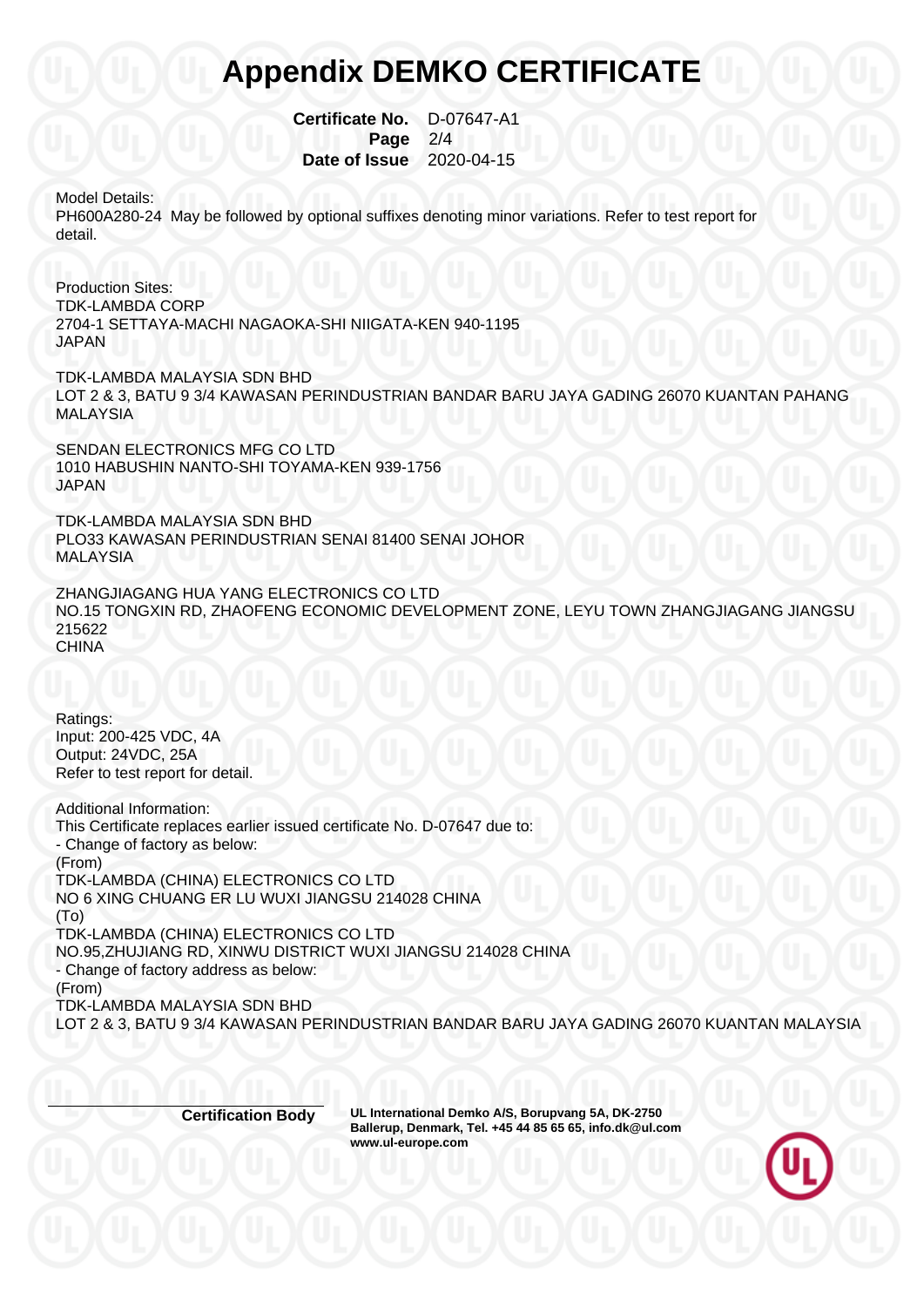### **Appendix DEMKO CERTIFICATE**

 **Certificate No.** D-07647-A1  **Page** 3/4  **Date of Issue** 2020-04-15

(To)

TDK-LAMBDA MALAYSIA SDN BHD LOT 2 & 3, BATU 9 3/4 KAWASAN PERINDUSTRIAN BANDAR BARU JAYA GADING 26070 KUANTAN PAHANG MALAYSIA - Change of factory address as below: (From) TDK-LAMBDA MALAYSIA SDN BHD PLO33 KAWASAN PERINDUSTRIAN SENAI 81400 SENAI MALAYSIA (To) TDK-LAMBDA MALAYSIA SDN BHD PLO33 KAWASAN PERINDUSTRIAN SENAI 81400 SENAI JOHOR MALAYSIA - Change of factory address as below: (From) ZHANGJIAGANG HUA YANG ELECTRONICS CO LTD TONGXIN RD ZHAOFENG ECONOMIC DEVELOPMENT ZONE LEYU TOWN ZHANGJIAGANG JIANGSU 215622 CHINA (To) ZHANGJIAGANG HUA YANG ELECTRONICS CO LTD NO.15 TONGXIN RD, ZHAOFENG ECONOMIC DEVELOPMENT ZONE, LEYU TOWN ZHANGJIAGANG JIANGSU 215622 CHINA